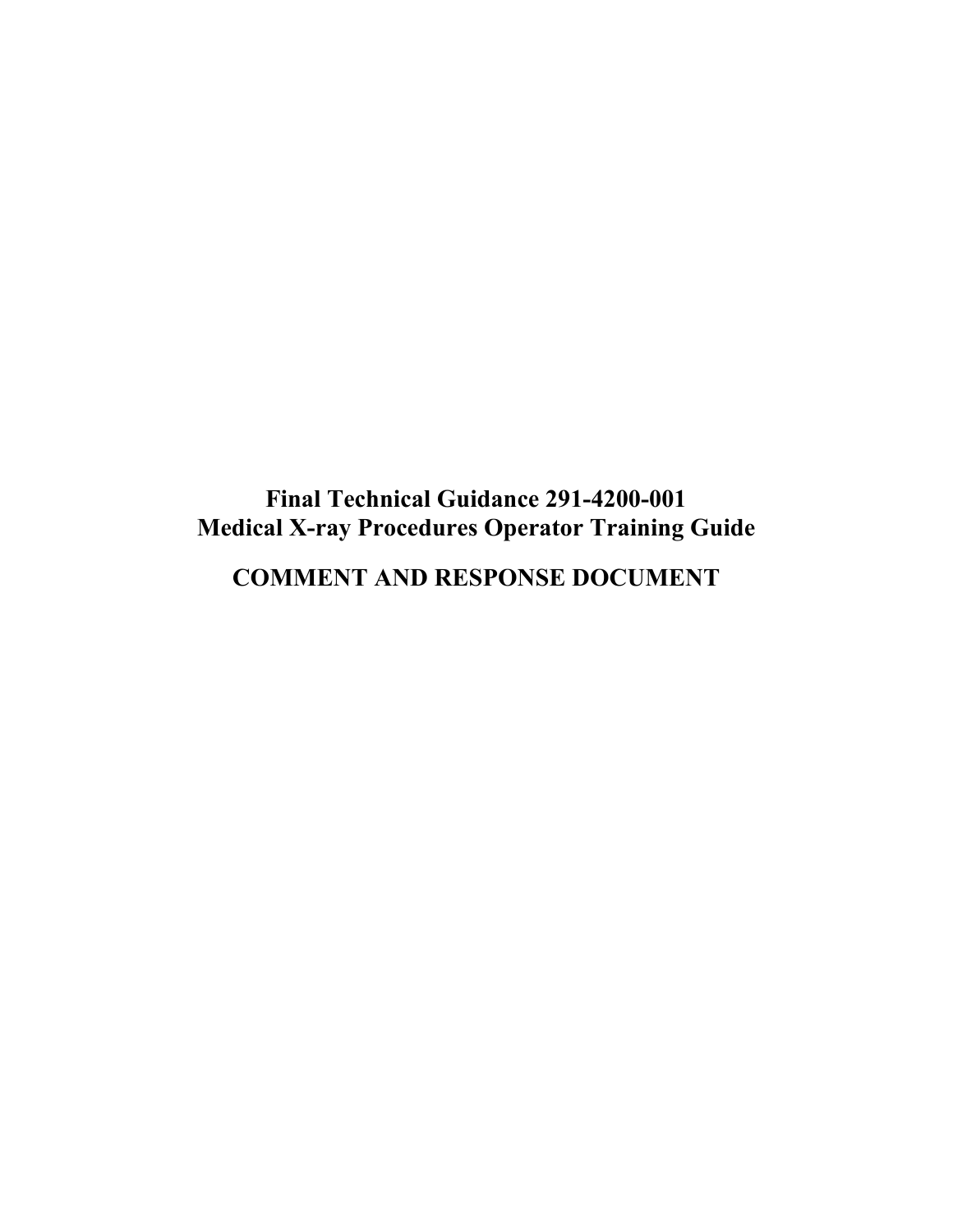## **Technical Guidance 291-4200-001 Medical X-ray Procedures Operator Training Guide**

This is a list of organizations and interested individuals who provided comments to the draft form of technical guidance 291-4200-001.

| ID             | Commentator                                                                                          | <b>Submitted</b><br>Electronic<br><b>Comment</b> | <b>Submitted</b><br>Written<br><b>Comment</b> |
|----------------|------------------------------------------------------------------------------------------------------|--------------------------------------------------|-----------------------------------------------|
| $\mathbf{1}$   | Steven M. Ettinger, M.D.<br>President, PA Chapter<br>Amer. College of Cardiology                     | February 5, 2007                                 |                                               |
| $\overline{2}$ | Robert D. Forrest, CHP<br>Assoc. Director<br>Env. Health & Rad. Safety<br>University of Pennsylvania | February 23, 2007                                |                                               |
| $\overline{3}$ | Mohan Doss, Ph.D.<br>Diagnostic Imaging<br>Fox Chase Cancer Center                                   | March 1, 2007                                    |                                               |
| $\overline{4}$ | Janice Wirth<br>Director, Medical Imaging<br>Alle-Kiski Medical Center                               | February 27, 2007                                |                                               |
| 5              | John C. Pammer, DC-DACBR                                                                             | August 7, 2006                                   |                                               |
| 6              | Linda K. Himmelberger, DMD<br>President, PA Dental Assoc.                                            |                                                  | February 1, 2007                              |
| $\tau$         | Sharon Miller, MS RT(R)<br>Medical Imaging & Rad. Science<br>Mount Aloysius College                  | March 8, 2007                                    |                                               |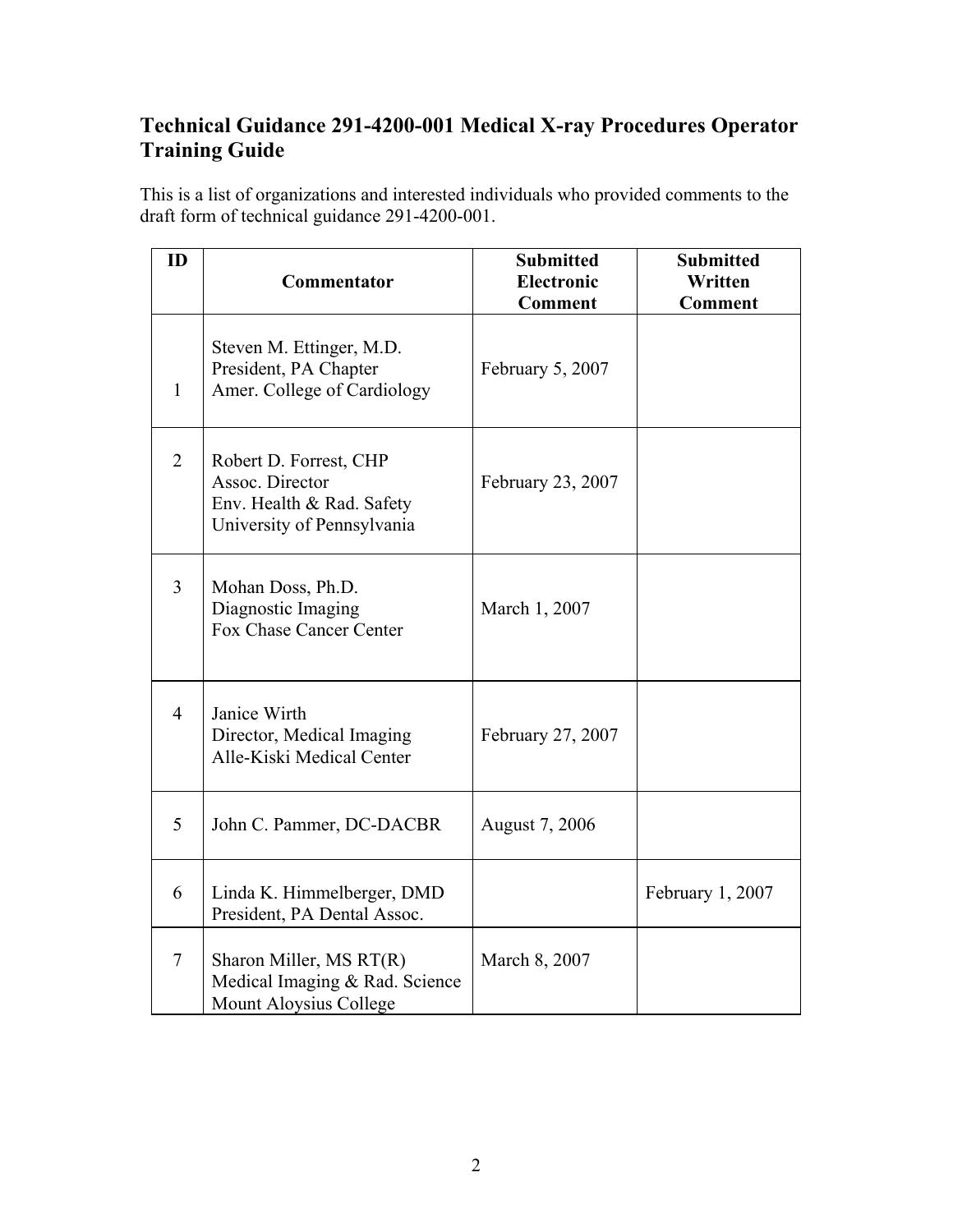## **COMMENT AND RESPONSES**

## **General Support**

**Comment:** "The PaACC *(Pennsylvania Chapter American College of Cardiology)*  supports the objectives of document # 291-4200-001 to ensure that skin burns, tissue damage and other radiation injuries do not occur from lack of attention to the potential direct biological impact of the exposure parameters utilized in an x-ray procedure." (1)

> "A colleague and myself reviewed the material it is very well structured. This is long overdue I hope this includes physician's office, Out Patient Centers etc." (7)

**Response:** The Department appreciates the comments and particularly welcomes the support of the PaACC, as the majority of radiation injuries occur in the "high risk" field of cardiology. As far back as September 9, 1994, the U.S. Food and Drug Administration had issued an advisory warning about certain cardiac procedures "Avoidance of Serious X-ray Induced Skin Injuries to Patients During Fluoroscopically-Guided Procedures." Operator training was listed as one of the factors in minimizing risk. The current National Academy of Sciences review of the biological effects of radiation, or BEIR VII report, assumes all radiation exposure presents some risk. Therefore, it is necessary for the training guidance to apply to all x-ray operators, including those in "low risk" activities.

## **Recognition of Professional Certification as Satisfying Training Requirements**

- **Comment:** The guidance includes a provision for initial training requirements to be met by certification by professional organizations recognized by the Department and continuing education requirements to be met by maintenance of certification or through continuing education training provided by organizations recognized by the Department. Several commentators asked that their professional certification and training be recognized by the Department.  $(1)$   $(3)$   $(5)$   $(6)$
- **Response:** The Department originally proposed to list recognized organizations under an Appendix B. Because such a list is fluid and subject to modification, there will be no Appendix B. The guidance has been revised to show that such a list will be available on the Department's website electronically, or a printed copy can be obtained by telephone or mail. In assembling this list, the Department included recognition of the organizational components that satisfied the requirements in the guidance for listing.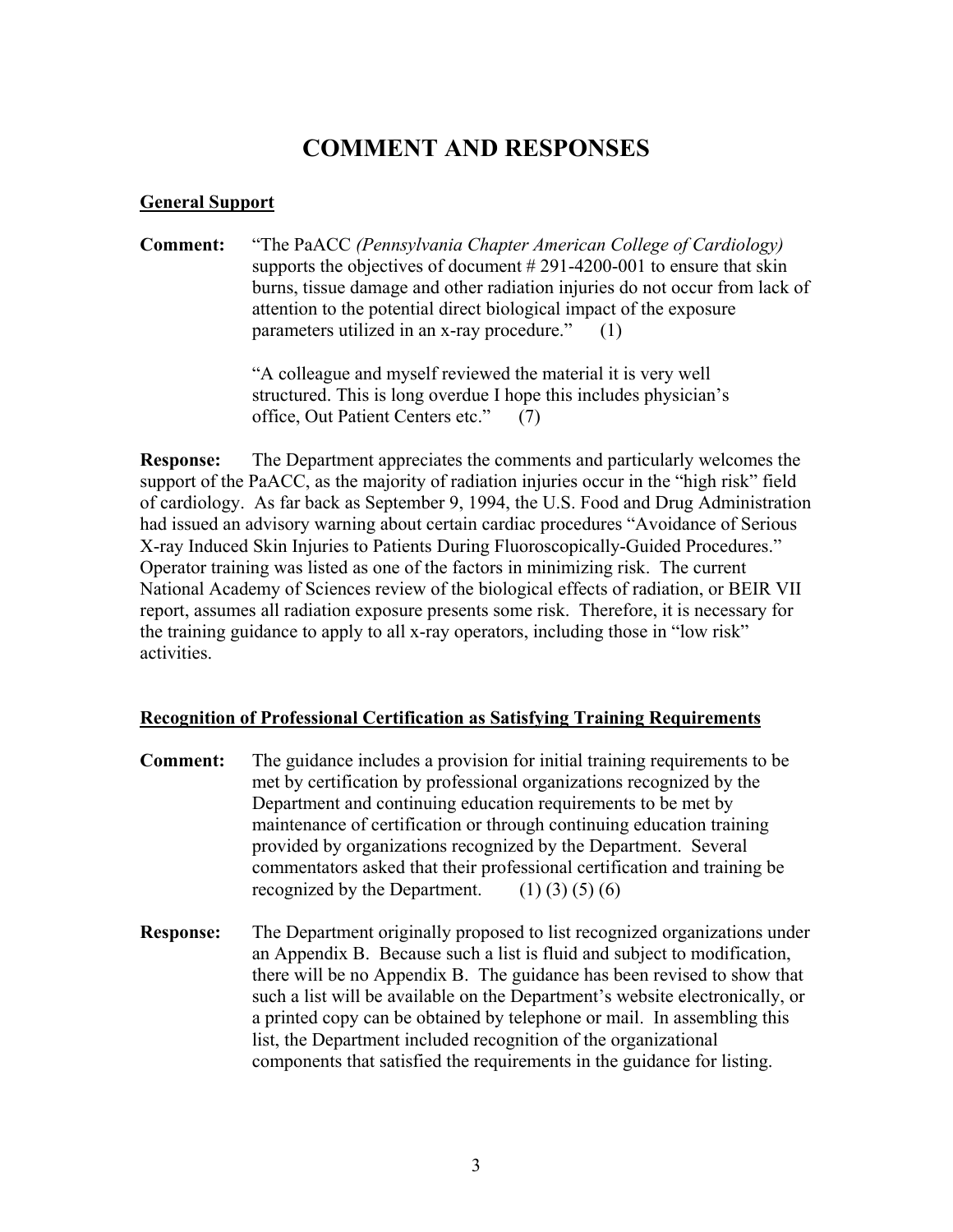The request for recognition of the Canadian College of Physicists in Medicine (3) was not approved, however. This guidance addresses only the use of x-rays on human subjects. In response to this apparent confusion of scope and purpose, the guidance was clarified to explicitly reference applicability to operators of x-ray equipment used on human subjects.

#### **Definition of Operator**

- **Comment:** Another issue of scope revolved around the definition of "Operator." Objections were raised to making anyone "in control of" medical x-ray equipment subject to this guidance. Some commentators believe the applicability should be limited only to those who physically operate x-ray equipment and not attendant physicians or others who may provide direction to the operator.  $(2)$  (4)
- **Response:** The Department agrees and removed reference to "in control of."

#### **Definition of High Risk**

- **Comment:** "High Risk" was defined as a procedure "...that is likely to exceed 200 rad (2 Gy)." Use of the word "likely" was objected to as x-ray procedures are not routinely performed with the expectation of causing injury. (2)
- **Response:** The Department agrees and has replaced "likely" with "could." Could implies a reasonable expectation of not causing injury without being a certainty.

#### **Determining Credit for In-House Training**

- **Comment:** "If training is in written form how does one determine the number of hours it is worth? The DEP has stated on several occasions that the Wagner fluoroscopy training program would be considered to be 8 hours. How would similar written training programs be evaluated?" (2)
- **Response:** The Department recognizes that evaluating in-house training will be part subjective. Training need not be identical, but is expected to cover essentially the same subject areas. The requirements have been rewritten to provide more certainty of demonstrating compliance. "Hours" has been replaced with "Contact Hours," which are quantifiable. Those who choose to satisfy training requirements through Continuing Education Units (CEUs) will find it easier to demonstrate, as a minimum number of CEUs has now been specified.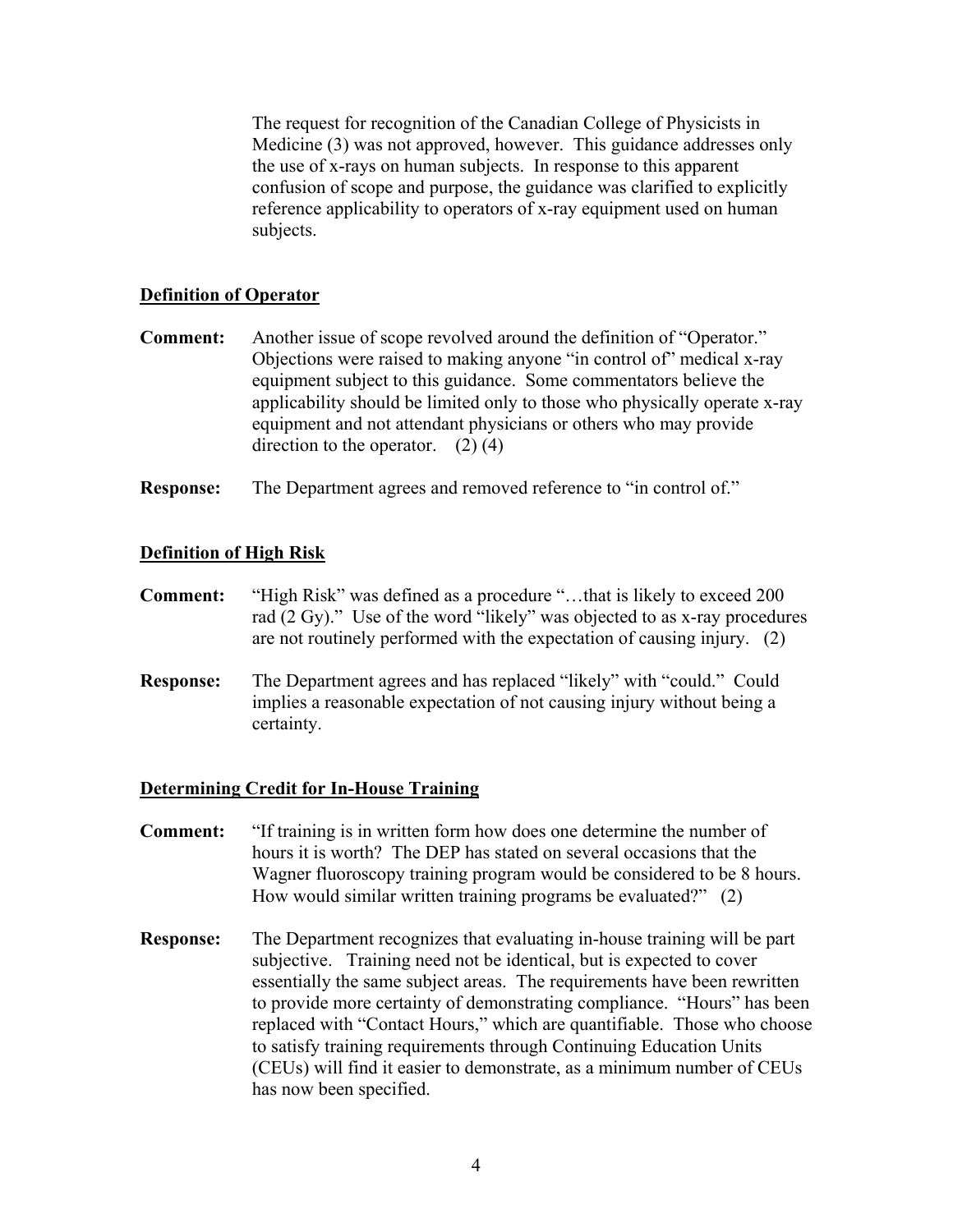## **Determining Credit for Professional Certification**

- **Comment:** "The number of hours equivalent for each certification should be listed. For instance, it should specify that the Chiropractic and Dental certifications are equivalent to 4 hours of training, because they are in no way preparing personnel for high use operations allowed by the 8 hour training."  $(2)$
- **Response:** This is unnecessary. Training must satisfy the subjects in Appendix A. It is not the intent of this guidance to let podiatrists perform dental x-ray procedures or chiropractors operate invasive cardiac x-ray equipment, etc. The content of the material covered in Appendix A is specific to the particular medical discipline covered by professional certification.

#### **Matching Continuing Education Credits to Professional Certification Cycles**

- **Comment:** "PDA recommends that the continuing education guide be modified to suggest two credits in two years, to coincide with the licensing board's typical bi-annual licensure renewal period." (6)
- **Response:** The Department recognizes that different certifying bodies have different cycles for recertification. For those connected to this guidance it may range from annual to every ten years. The Department has revised the Low Risk recertification requirement to 2 contact hours or 4 CEUs every four years in order to be more flexible to the majority of the regulated community. This is more reasonable in light that High Risk will require 3 contact hours or 6 CEUs every three years.

## **Request to Exempt Physicians from Initial Training if Low Risk**

- **Comment:** The commentator suggests that physicians by virtue of their licensure possess sufficient training to meet the initial training requirements for Low Risk procedures and should be exempt. (4)
- **Response:** The Department recognizes that the Department of State determines the requirements for professional licensure, not only of physicians but any "auxiliary personnel" as well. The Department agrees that anyone, physician or auxiliary personnel who satisfies the requirements of the Department of State Professional and Vocational Standards to practice in their discipline, is deemed to have met the initial training requirements to perform medical x-ray procedures in their field. The guidance has been revised to reflect this.